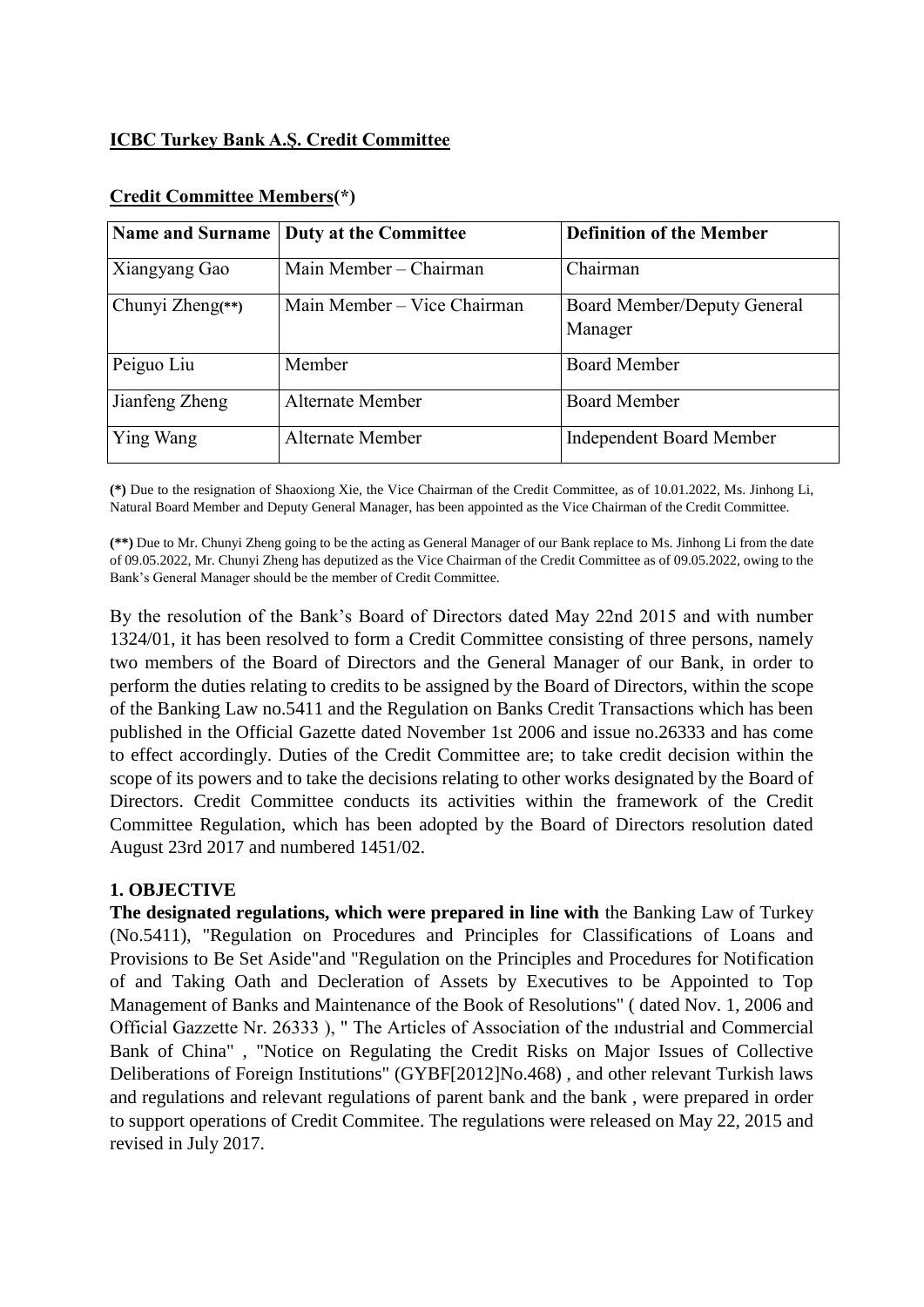# **2. SCOPE**

It contains the operation rules of Credit Committee, and quality requirements of application documents submitted to the committees.

### **3. COMMITTEE FUNCTION**

The bank sets up a Credit Committee to perform the credit approval function as regulated in the Banking Law, and be responsible for making approval decisions on the credit applications and other operations designated by the board of directors within the range of approval authority.

# **4. COMMITTEE MEMBERS**

The members of the Credit Committee consist of:

Chairman of board of directors;

General Manager;

Executive Directors.

The Chairman of board of directors shall also serve as the Chairman of the Committee; the General Manager shall serve as the Vice Chairman of the Committee; moreover, the board of directors shall appoint two members from the board of directors as the alternate members, which shall substitute the members who is unable to attend committee meeting to perform duties. When the General Manager cannot attend a meeting, the Deputy General Manager shall substitute to perform duties.

### **5. VOTING RULES**

When all members of the Credit Committee reach the consensus, the resolution shall immediately take effect and be enforceable; when only majority of members reach the consensus, the resolution shall be submitted to the board of directors for review again. The attending members shall be responsible for the approval of decisions.

### **6. MEETING FORM**

The Credit Committee may deliberate matters in ways of on-site, video, telephone conference or email communication, etc. Marketing departments and Credit Allocation Department shall attend the meeting to report the opinions of credit application, analysis and allocation, as well as approval suggestions. The credit applications directly submitted by the branches may be reported by the Credit Allocation Department on behalf. Other relevant personnel may also be invited to attend the meeting.

### **7. MEETING PROCEDURE**

The procedure of Credit Committee meeting shall be as followed:

**7.1.** Proposals and relevant documents to be submitted for approval shall be submitted to the Secretariat at least three days in advance on principle;

**7.2.** After gathering all documents, the Secretariat shall arrange the meeting agenda after obtaining the consent of the Chairman of Credit Committee, and distribute the documents to each member and attending personnel;

**7.3.** In the meeting, as for each proposal, the relevant business department shall report the situation of the business and answer the questions of the members;